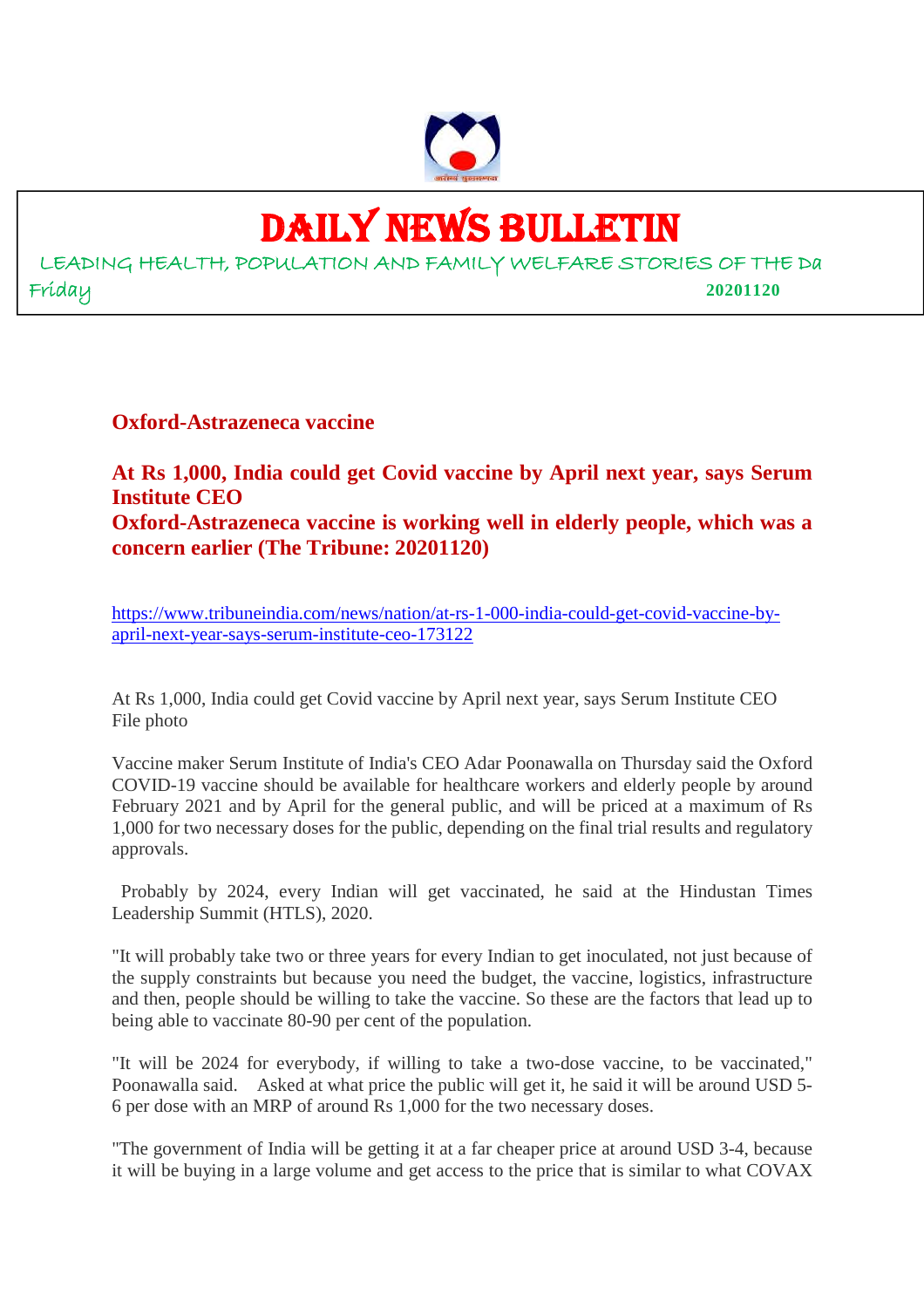has got. We are still pricing it far cheaper and more affordable than other vaccines we have in the market today," Poonawalla said.

Asked about the efficacy of the vaccine, he said the Oxford-Astrazeneca vaccine is so far proving to work very well even in elderly people, which was a concern earlier.

"It has induced a good T-cell response, which is an indicator for your long-term immunity and antibody response but then again, time will only tell if these vaccines are going to protect you in the long term. Nobody can answer that for any of the vaccines today," Poonawalla said.

Responding to a question on the safety aspect, he said there has been no major complaints, reactions or adverse events, adding, "We would need to wait and see. The efficacy and immunogenicity results from the Indian trials will come out in about a month-and-a half." Asked when the SII will apply for an emergency authorisation, Poonawalla said as soon as the UK authorities and the European Medicines Evaluation Agency (EMEA) approve it for emergency use, it will apply to the drug controller for emergency use authorisation in India.

"But that will be for a limited use for frontline workers, healthcare workers and elderly people," he added.

Children would have to wait a little longer till the safety data is out, but the good news is that COVID-19 is not so bad and serious for them, Poonawalla said.

"Unlike measles pneumonia, which is deadly, this disease is seeming to be less of a nuisance for children but then, they can be carriers and can give the infection to others.

"We want to vaccinate the elderly people and others who are the most vulnerable first. Once we have enough safety data to go in on children, we can recommend it for children too," he said.

Poonawalla said the Oxford vaccine is affordable, safe and stored at a temperature of two to eight degrees Celsius, which is an ideal temperature for it to be stored in the cold storages of India.

He said the SII plans to make about 10 crore doses per month from February.

As regards how many doses would be provided to India, Poonawalla said talks are still going on and no agreement has been arrived at in this regard.

"India wants around 400 million doses by July. I do not know if it will take all from the Serum Institute. We are gearing up to offer that kind of volume to India and still have a few 100 million to offer to COVAX by July and August. No agreement so far," he said.

Poonawala said the SII is not entering into any agreement with other countries at this moment as India is its priority.

"We have not signed and committed anything else beyond Bangladesh at the moment. We really do not want to partner right now with many countries because we will not have enough stocks to deliver.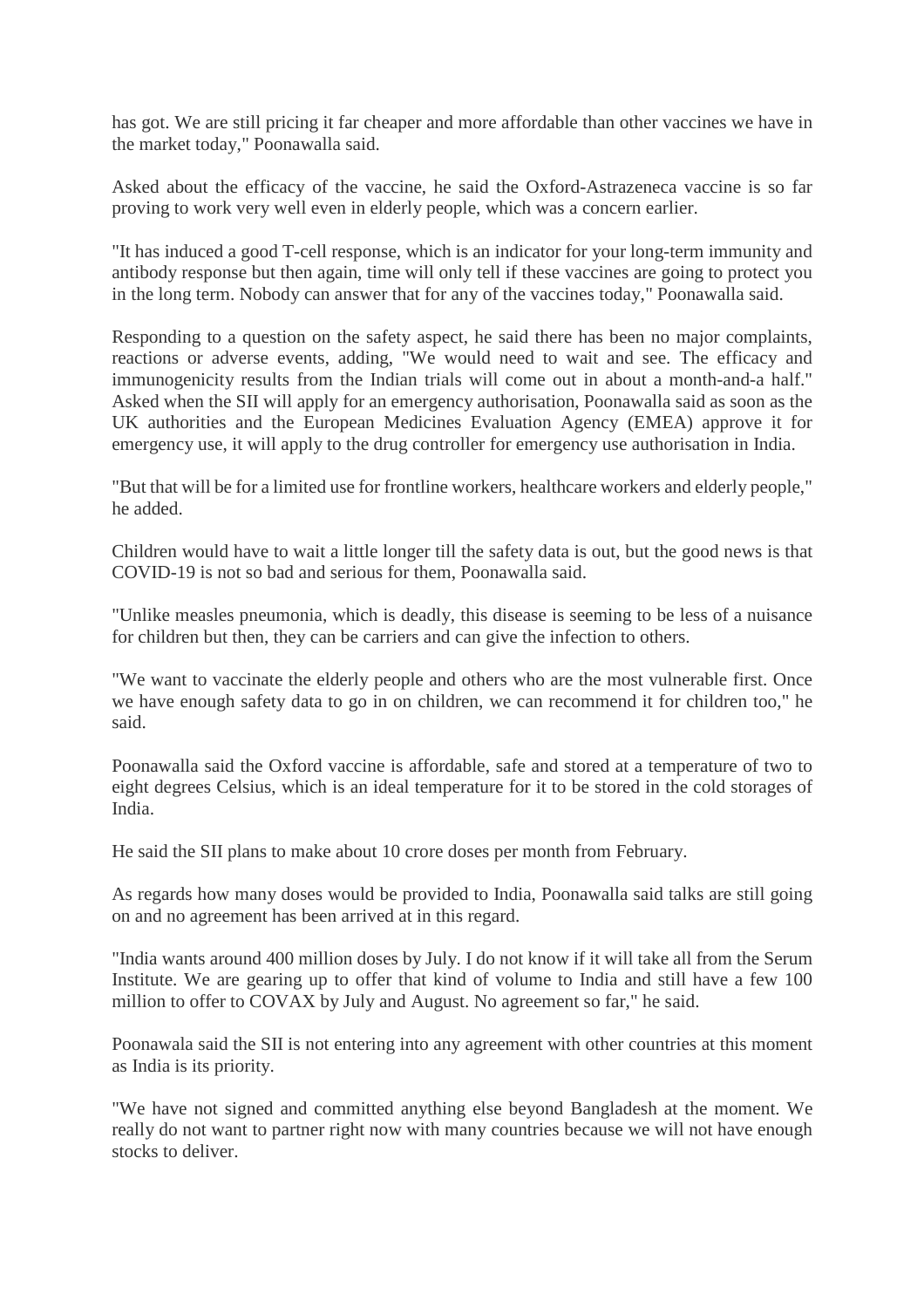"We want to handle India as a priority first and manage Africa at the same time and then help out other countries," he said.

Poonawalla said 30-40 crore doses of the Oxford vaccine will be available by the first quarter of 2021.

In another session of the summit, AIIMS Director Dr Randeep Guleria said there is some talk going on between Pfizer and the Indian government but not much with Moderna.

"It is going to be a huge challenge as far as the Pfizer vaccine is concerned, considering that it needs a cold chain of minus 70 degrees Celsius," he said and pinned hoped on the vaccines that are at various stages of trial in India.

On the availability of a COVID-19 vaccine, Guleria said the percentage of population to be inoculated will depend on the number of vaccines getting the regulatory approvals and the number of shots they are producing.

He further said the coronavirus goes into the lungs without making a person symptomatic.

"We have individuals who are asymptomatic and you can see patches in their lungs at CT scans directly. It really bypasses a person's defence mechanism, which means that you not only have the virus in your nose or throat, but it has gone right into your lungs. A virus, which can do that is something we have to be wary of," Guleria said. PTI

#### **WHO warns against remdesivir for Covid-19 treatment?**

#### **WHO warns against remdesivir for Covid-19 treatment? (The Tribune: 20201120)**

https://www.tribuneindia.com/news/health/who-warns-against-remdesivir-for-covid-19 treatment-173128

The antiviral is one of only two medicines currently authorized to treat Covid-19 patients across the world.

The World Health Organization (WHO) on Friday warned that the antiviral drug remdesivir should not be used to treat Covid-19 patients no matter how ill they are as there is no evidence it works.

"The panel found a lack of evidence that remdesivir improved outcomes that matter to patients such as reduced mortality, need for mechanical ventilation, time to clinical improvement, and others," Xinhua news agency quoted the WHO's Guideline Development Group (GDG) panel ass aying in a sattement.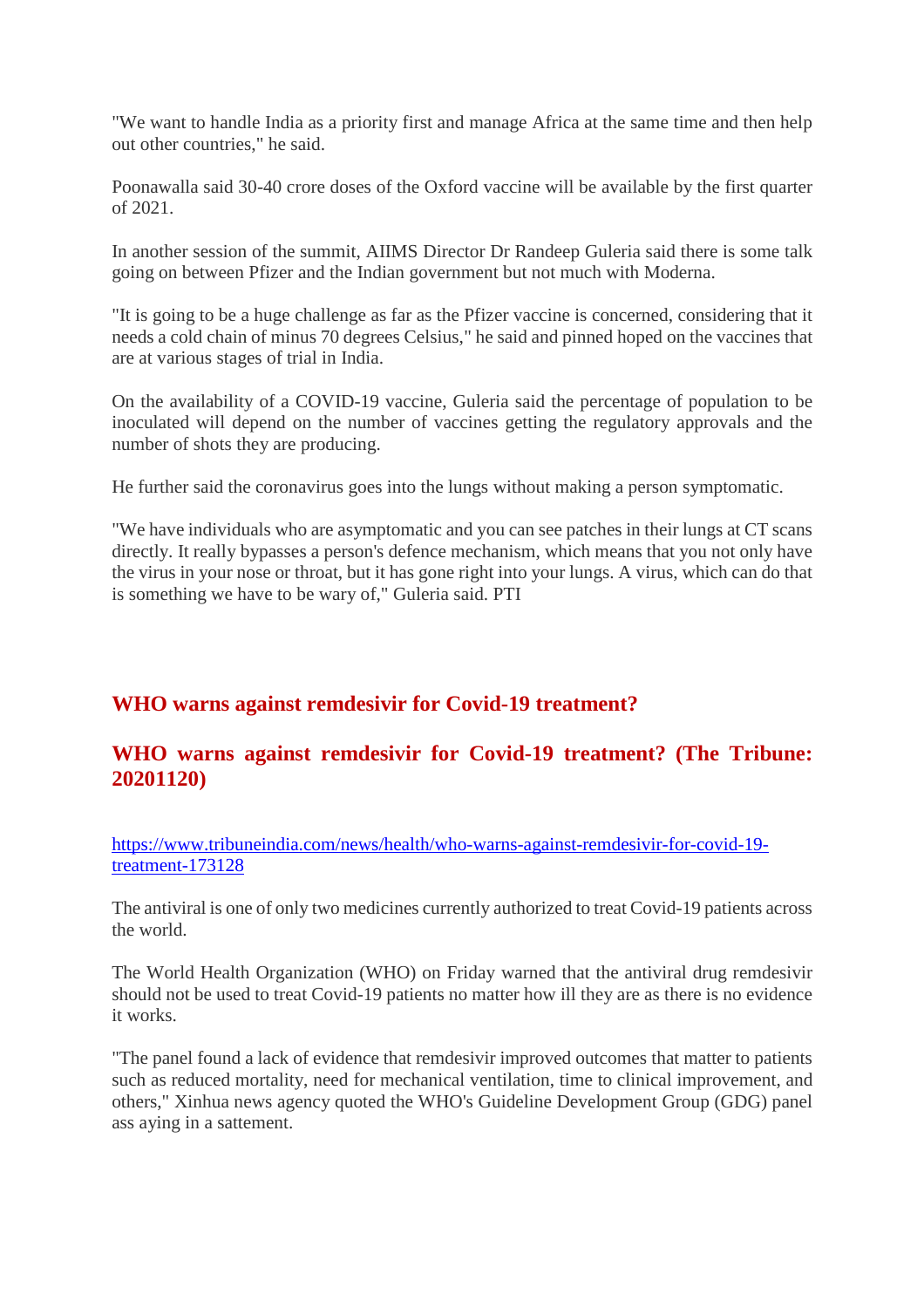"Any beneficial effects of remdesivir, if they do exist, are likely to be small and the possibility of important harm remains," the panel added.

The WHO recommendation, published in the British Medical Journal, was based on an evidence review that included data from four international randomised trials among more than 7,000 hospitalised patients.

After reviewing the evidence, the panel concluded that remdesivir has no meaningful effect on death rates or other important outcomes for patients.

"Especially given the costs and resource implications associated with remdesivir... The panel felt the responsibility should be on demonstrating evidence of efficacy, which is not established by the currently available data," it said.

The antiviral is one of only two medicines currently authorized to treat Covid-19 patients across the world.

It has been approval for use in the US, the European Union and other countries after initial research found it may shorten recovery time in some Covid-19 patients.

Made by the US company Gilead, remdesivir is extremely expensive and has to be given intravenously.

Gilead said last month that the drug had boosted its third quarter sales by about \$900 million.

The WHO's warning comes as the overall number of global coronavirus cases has topped 56.8 million, while the deaths have surged to more than 1.35 million, according to the Johns Hopkins University.

In its latest update on Friday, the University's Center for Systems Science and Engineering (CSSE) revealed that the current global caseload and death toll stood at 56,817,667 and 1,358,489, respectively.

The US is the worst-hit country with the world's highest number of cases and deaths at 11,710,084 and 252,484, respectively, according to the CSSE.

#### **Anti-COVID-19 nasal spray**

**Anti-COVID-19 nasal spray 'ready for use in humans'**

**The team believe the spray could be particularly useful in areas where crowding is less avoidable, such as aeroplanes or classrooms (The Tribune: 20201120)**

https://www.tribuneindia.com/news/health/anti-covid-19-nasal-spray-ready-for-use-inhumans-172760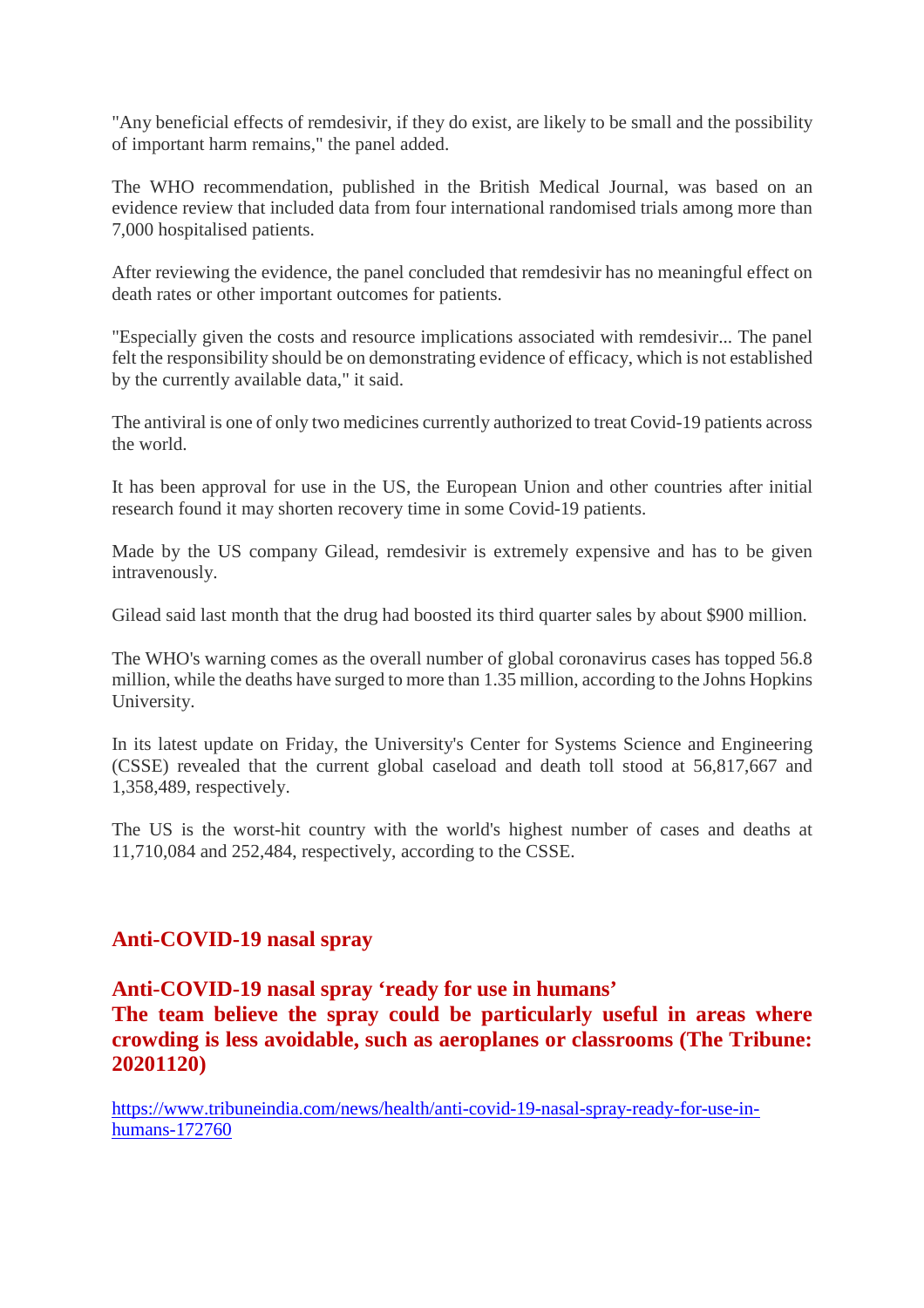A nasal spray that can provide effective protection against the COVID-19 virus has been developed by researchers at the University of Birmingham, using materials already cleared for use in humans, the varsity said on Thursday.

A team in the University's Healthcare Technologies Institute formulated the spray using compounds already widely approved by regulatory bodies in the UK, Europe and the US.

The materials are already widely used in medical devices, medicines and even food products.

This means that the normal complex procedures to take a new product to market are greatly simplified, so the spray could be commercially available very quickly.

A pre-print (not yet peer-reviewed) study describes cell culture experiments designed to test the ability of the solution to inhibit infection. They found cell-virus cultures inhibited the infection up to 48 hours after being treated with the solution and when diluted many times.

Lead author on the paper, Dr Richard Moakes, said: "This spray is made from readily available products that are already being used in food products and medicines and we purposely built these conditions into our design process. It means that, with the right partners, we could start mass production within weeks."

The spray works in two primary ways. Firstly, it catches and coats the virus inside the nose, from where it can be eliminated via the usual routes – either nose-blowing or swallowing.

Secondly, because the virus is encapsulated in the spray's viscous coating, it is prevented from being uptaken by the body.

That means it will reduce the viral load in the body, but also even if virus particles are passed on to another person via a sneeze or cough, that person is less likely to be infected by active virus particles.

Co-author Professor Liam Grover, says: "Although our noses filter 1000s of litres of air each day, there is not much protection from infection, and most airborne viruses are transmitted via the nasal passage. The spray we have formulated delivers that protection but can also prevent the virus being passed from person to person."

The team believe the spray could be particularly useful in areas where crowding is less avoidable, such as aeroplanes or classrooms. Regular application of the spray could significantly reduce disease transmission. PTI

#### **Healthtech startups in India**

**Microsoft partners Social Alpha to accelerate growth of healthtech startups in India The COVID-19 pandemic has impacted every aspect of the healthcare system (The Tribune: 20201120)**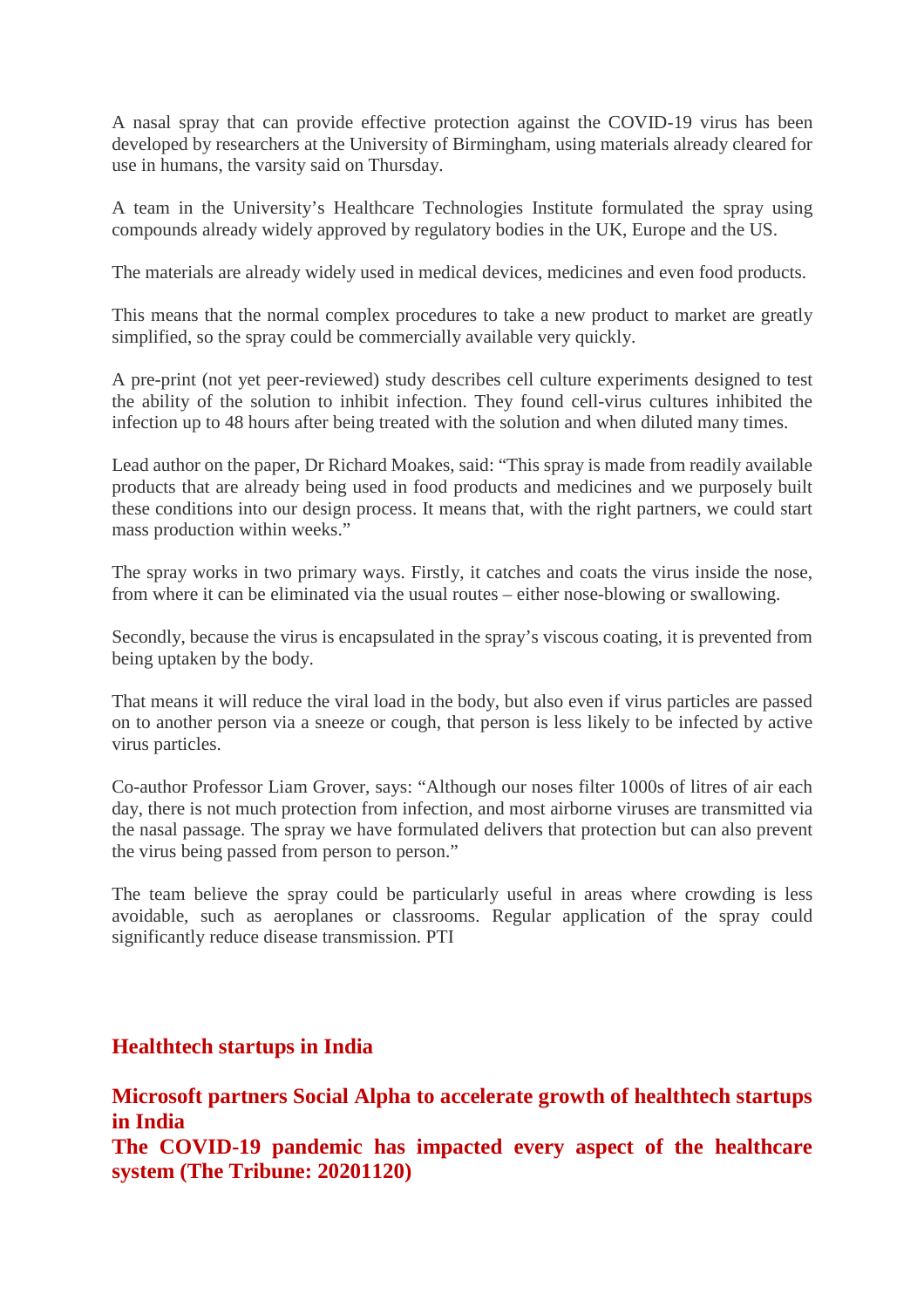https://www.tribuneindia.com/news/health/microsoft-partners-social-alpha-to-accelerategrowth-of-healthtech-startups-in-india-172675

Microsoft partners Social Alpha to accelerate growth of healthtech startups in India Tech giant Microsoft on Thursday said it has partnered with startup incubator Social Alpha. Reuters photo.

Tech giant Microsoft on Thursday said it has partnered with startup incubator Social Alpha and launched a programme for health-tech startups to help them scale with advanced technology and joint go-to-market support.

The COVID-19 pandemic has impacted every aspect of the healthcare system, disrupting the continuity of healthcare delivery practices and patient access to high-quality medical care, Microsoft said in a statement.

"Committed to address the most prevalent and persistent health and business challenges, Microsoft for HealthTech Startups aims to help entrepreneurs with technical support as well as resources for co-selling and co-building tech tools to achieve better outcomes across healthcare," it added.

Microsoft Cloud for Healthcare enables startups to access a portfolio of released and new healthcare capabilities tailored to the unique requirements of health data in the cloud.

"Being forced by the global pandemic to rethink how healthcare services across the world operate, startups in this industry are reimagining solutions for some of the most pressing healthcare challenges," Microsoft India Director – Startup Ecosystem Sangeeta Bavi said.

Technology innovation with advanced data and analytics capabilities is a critical enabler as trusted and reliable solutions are built at scale, Bavi added.

"The Microsoft for Healthtech Startups program deepens our focus on specific industries and is aimed to accelerate the growth journeys of startups with the best tech enablement and business resources," she said.

Social Alpha has supported over 20 health-tech startups working across devices, diagnostics, treatment and access.

The collaboration with Social Alpha will provide health-tech startups programmatic support through product innovation labs, sandbox pilots and structured incubation initiatives that offer knowledge services, bootcamps and masterclass sessions with mentors as well as tech and industry experts, the statement said.

As the startups accelerate, they receive access to go-to-market resources, ecosystem networking, angel networks and investor forums, it added. PTI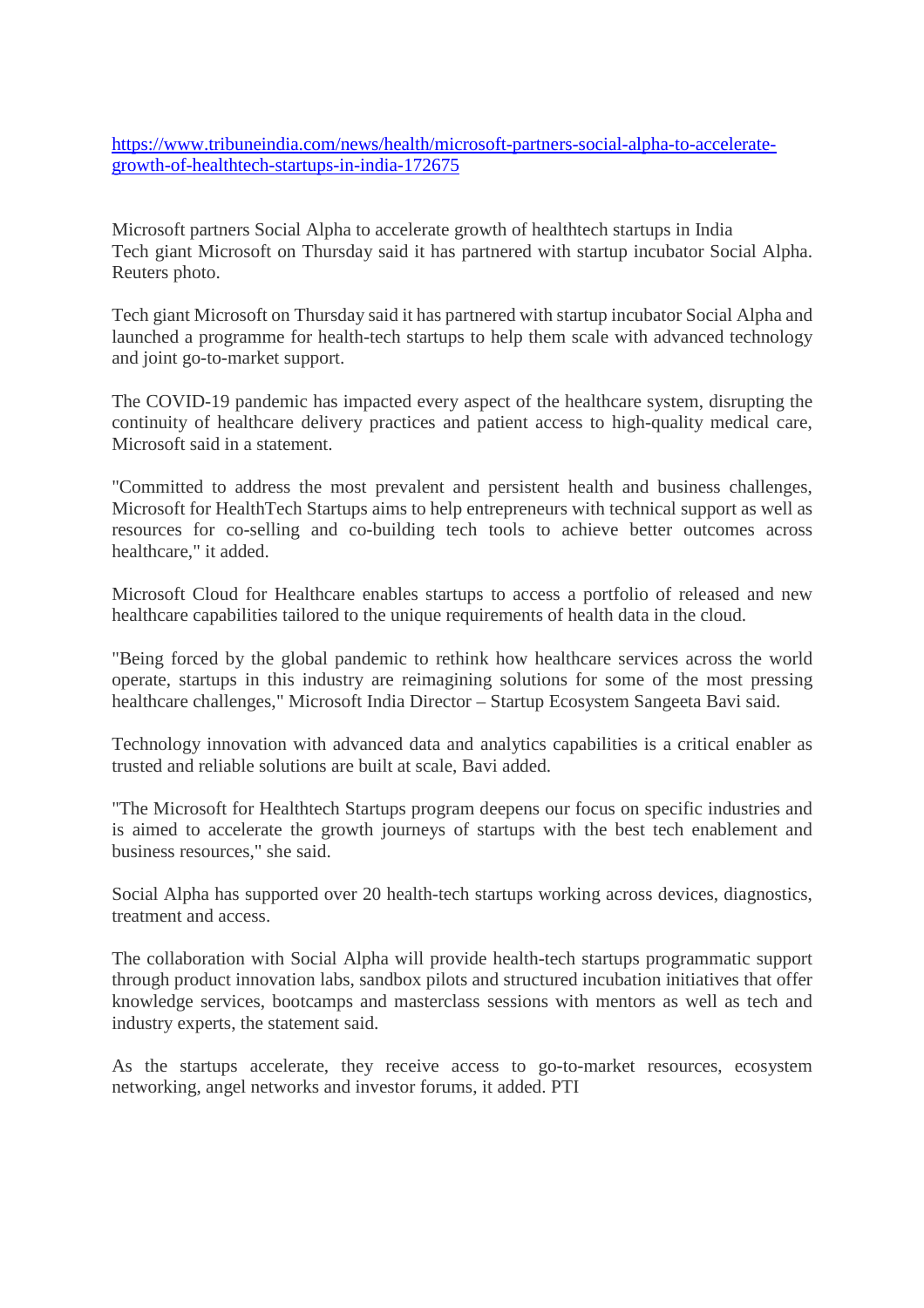#### **Health care workers**

#### **Health care workers, people above 65 will be given priority for Covid vaccine: Harsh Vardhan Vardhan said COVID-19 vaccine will be available in the next few months (The Tribune: 20201120)**

https://www.tribuneindia.com/news/health/health-care-workers-people-above-65-will-begiven-priority-for-covid-vaccine-harsh-vardhan-172672

Noting that it is natural to prioritise the COVID-19 vaccine distribution process, Health Minister Harsh Vardhan on Thursday said healthcare workers and people aged above 65 years would be given coronavirus vaccine on priority.

Addressing the FICCI FLO's National Webinar on 'The Shifting Healthcare Paradigm During and Post-COVID', Vardhan said coronavirus vaccine would be available in a couple of months and it was estimated that by July-August, 400 to 500 million vaccine doses would be made available for 25 to 30 crore people.

"I am confident that the COVID-19 vaccine will be ready in the next three-four months," he said.

"It is natural that the vaccine distribution would have to be prioritised. As you know the healthcare workers, who are corona warriors, will be prioritised. Then, people who are above 65 years of age, they have been prioritised, and then those from 50 to 65 years of age have been prioritised. Then those below 50 years who have other diseases," he said.

Vardhan said everything is being decided by experts with a scientific point of view.

"We have made a very detailed meticulous plan on this. What we would have to do in March-April next year, we have started planning for it from now only," he said.

The minister said: "We have also initiated an integrated response system against COVID-19 and will also host clinical trials for all the major vaccines. About 20 vaccines are in different stages of development."

He said about 90 to 99 per cent tackling of COVID-19 was only through protecting and motivating others.

"You can protect yourself from this deadly virus with small precautions such as wearing a good quality mask properly, maintaining social distance and taking care of hand-hygiene," he noted.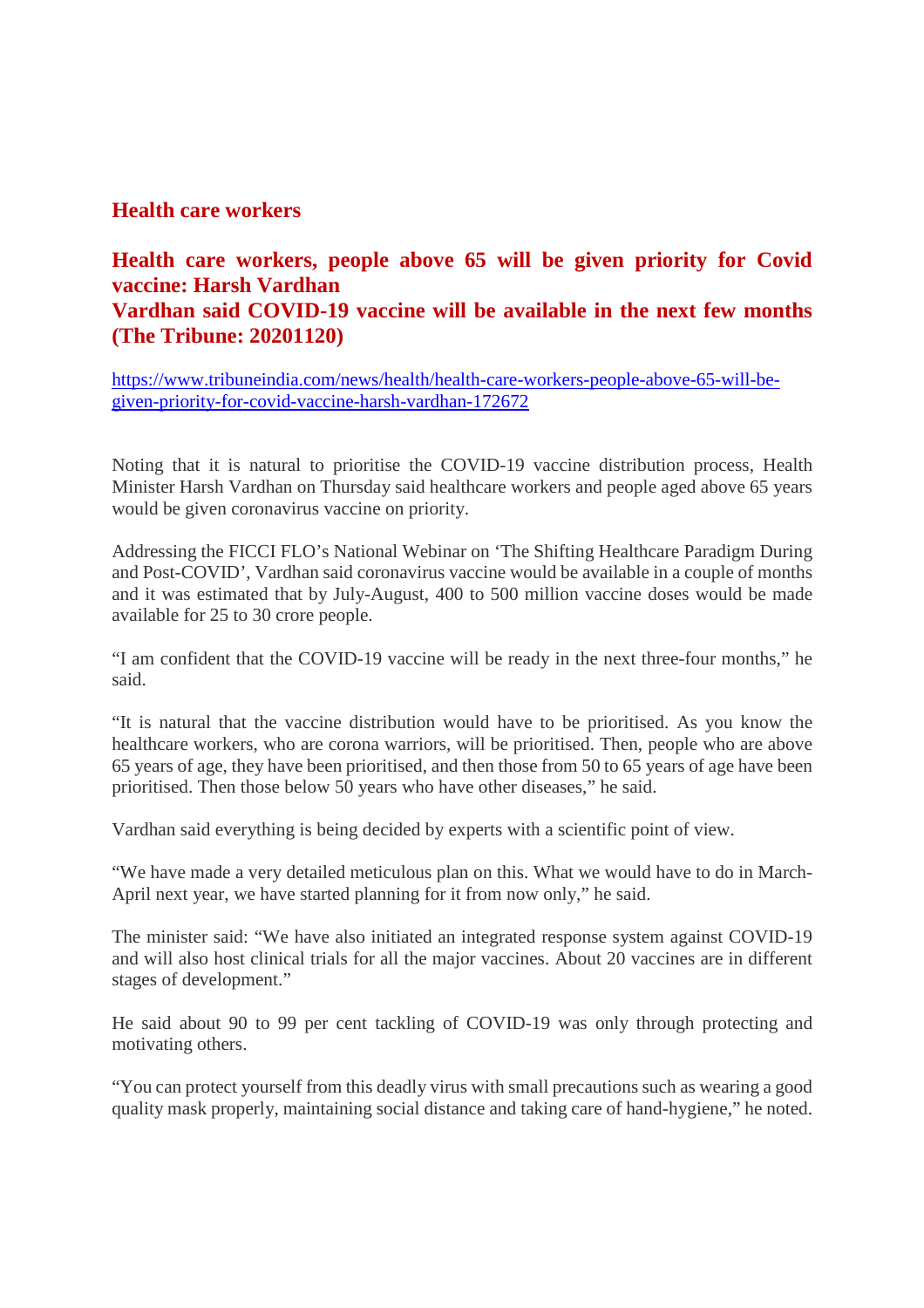The phase-3 trial of the Oxford vaccine of the Serum Institute is almost near completion, while the phase-3 clinical trial of the indigenously-developed vaccine candidate of the Bharat Biotech and the Indian Council of Medical Research (ICMR) has already started.

Dr Reddy's Laboratories will also soon start the combined phase 2 and 3 clinical trials of the Russian COVID-19 vaccine, Sputnik V, in India. Also, Biological E Limited has started early phase 1 and 2 human trials of its COVID-19 vaccine candidate.

Pfizer Inc and BioNTech SE have said their vaccine candidate was found to be more than 95 per cent effective in preventing COVID-19.

Moderna had on Monday said the independent National Institutes of Health-appointed Data Safety Monitoring Board (DSMB) for the Phase 3 study of mRNA-1273, its vaccine candidate against COVID-19, found it to have an efficacy of 94.5 per cent. PTI

#### **Infections**

#### **Use of earphones for working online causing infections: Experts (The Tribune: 20201120)**

https://www.tribuneindia.com/news/health/use-of-earphones-for-working-online-causinginfections-experts-172668

Use of earphones for working online causing infections: Experts Photo for representation only.

With the COVID-19 pandemic forcing professionals to work from home and students to attend classes online using earphones, doctors are now getting more patients with complaints of pain, irritation and infection in the ears.

According to medical experts, use of headphones and earpods for long hours in the last seven to eight months has increased such complaints.

"All these complaints are directly linked to extensive use of headphones at higher volume," Dr Shrinivas Chavan, head of the ENT department at the government-run J J Hospital in Mumbai, told PTI.

Every day, five to 10 people are turning up at the J J Hospital's Ear, Nose and Throat (ENT) department with such complaints, he said.

"Most of them are working for more than eight hours wearing headphones. This is putting a lot of stress on their ears and unsterilised earpods or ear-plugs could spread infection. Continuous listening at higher sound volume for long hours is weakening the listening ability also," he said.

If people do not change their habits, they could face "permanent damage" to their ears, Dr Chavan warned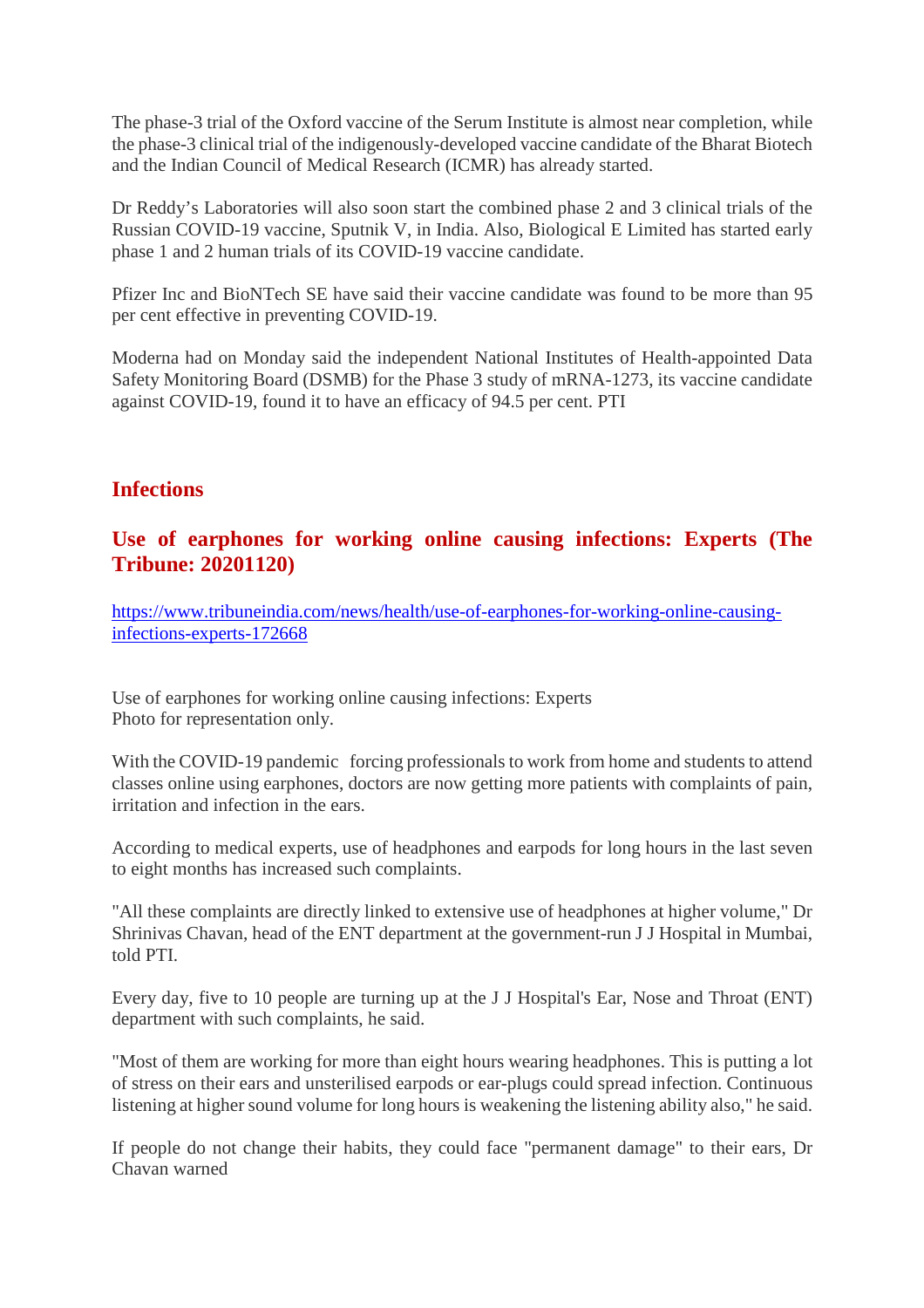He said the wax inside the ear kills the bacteria naturally and prevents infection.

Use of cotton buds to clean ears removes this protective wax covering and exposes the inner part of the ear to bacterial infections. This generally leads to earaches, he said.

Asked how such infections could be avoided, he said, "We have been advising people to remove earphones from time- to-time. Fresh air should go inside the ears to keep them safe."

Dr Rahul Kulkarni, head of the ENT unit at St George Hospital here, said ear problems are not just related to working professionals, but school children who have to attend online classes are also having such complaints.

"Ideally, school children should not be using headphones at all. If they are attending classes on laptop or personal computers, then the device volume is sufficient," he said.

"Once schools resume, I fear there will be a significant number of students complaining about hearing difficulties," he said.

Dr Kulkarni said people are unaware of the etiquettes of how to converse on phone calls, conference calls and video-conferences and use loud sound volume on headphones.

"If school-going students are using headphones at the sound of more than 60 decibels, it will naturally put a strain on their hearing power," he said.

He said attention should be paid to what sound volume children are using while attending their classes. If they are listening to lectures at a higher volume on headphones, then it could lead to complications.

"Even adults are coming up with complaints of irritation in the ears. The exposure to loud sound for a longer period makes people anxious and short-tempered. Such complaints are also being seen nowadays," he said. PTI

#### **Covid impact: TB notifications down 29 % over last year**

#### **Covid impact: TB notifications down 29 % over last year Only 14.5 lakh TB cases notified during January-October 2020, says Harsh Vardhan (The Tribune: 20201120)**

https://www.tribuneindia.com/news/health/covid-impact-tb-notifications-down-29-over-lastyear-172224

Health Minister Harsh Vardhan on Wednesday said COVID-19 pandemic had disrupted the country's fight against infectious diseases and TB notifications this year had been 29 per cent less than the corresponding period last year.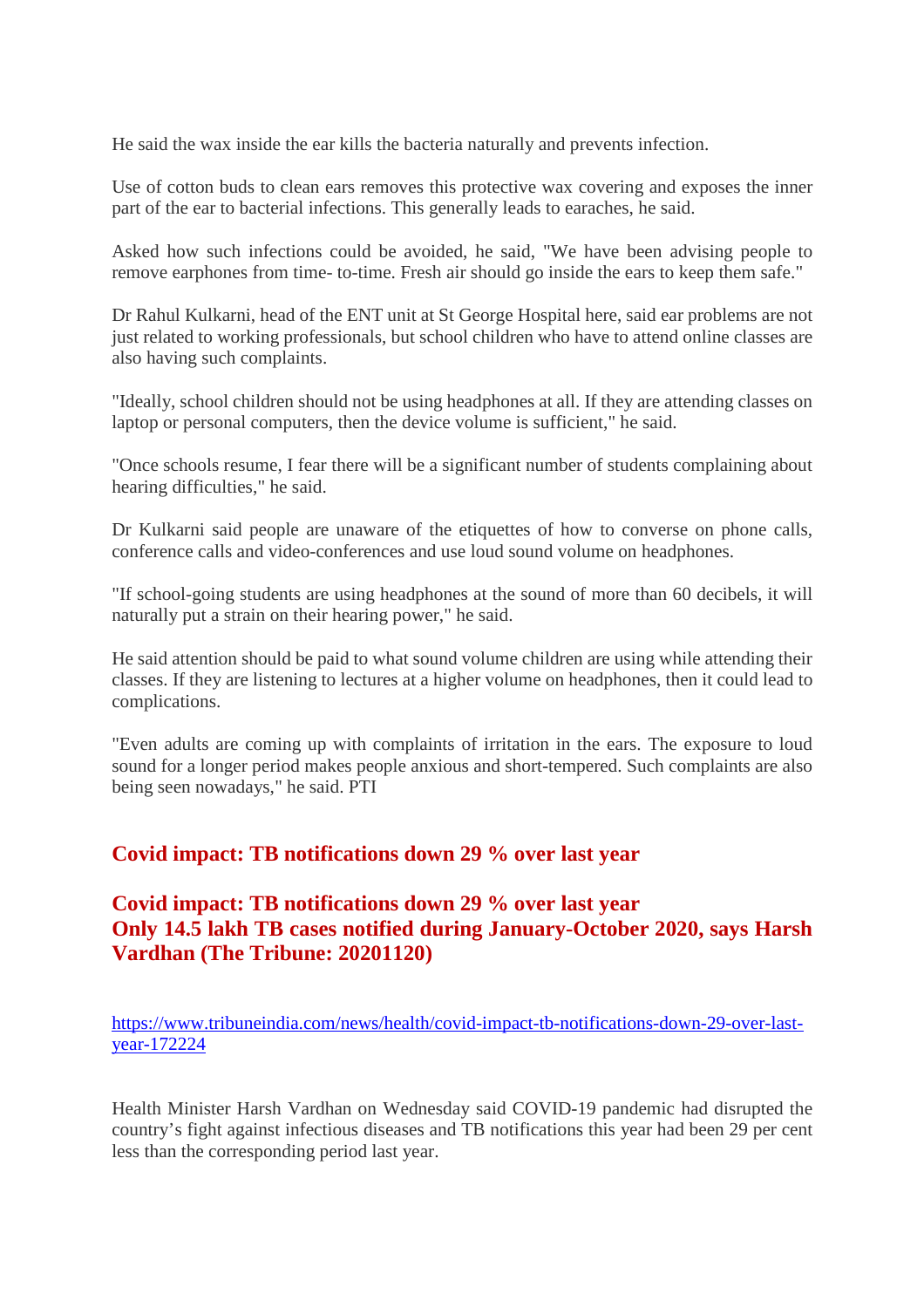Addressing the 33rd Stop TB Partnership Board meeting digitally on Wednesday, the minister said, "During the period of January-October 2020, only 14.5 lakh TB cases have been notified which is 29 per cent lower than the same period in 2019, with the decline being over 35-40 per cent in some states like Maharashtra, Tamil Nadu, Andhra Pradesh, Manipur and Goa."

Central data, however, shows the silver lining in states like Sikkim, Telangana, Haryana, Arunachal Pradesh, Kerala, Himachal Pradesh and Odisha which have witnessed less than 20 per cent impact on TB services even during the lockdown period.

"These states strategised to integrate their TB case finding activities with COVID preventive measures," said Vardhan.

Acknowledging that COVID-19 has turned the clock back by many years, if not decades, in the fight against infectious diseases, Vardhan said, "The deadly virus has derailed our painstaking efforts of many decades and diverted scientific attention from many infectious killer diseases like TB."

"The lockdowns have raised insurmountable barriers for patients and people are still living in fear of the coronavirus. We all know that the last 10 months have seen treatment interruptions, hindered availability of drugs, shrinking supply of diagnostic tests, delays in diagnosis, interrupted supply chains, diversion of manufacturing capacity and imposition of physical barriers for patients who must travel to distant clinics to pick up the medications," he said.

The minister said systems created for Covid-19 would be repurposed in the future to fight TB.

India has committed to eradicating TB by 2025, ahead of the WHO's 2030 target. The country houses one in four TB cases globally.

#### '**Vaccine for general public in April-May**

#### **'Vaccine for general public in April-May if targets met' (Hindustan Times: 20201120)**

https://epaper.hindustantimes.com/Home/ArticleView



Serum Institute of India CEO Adar

Poonawalla at the 18th edition of the HT Leadership Summit. HT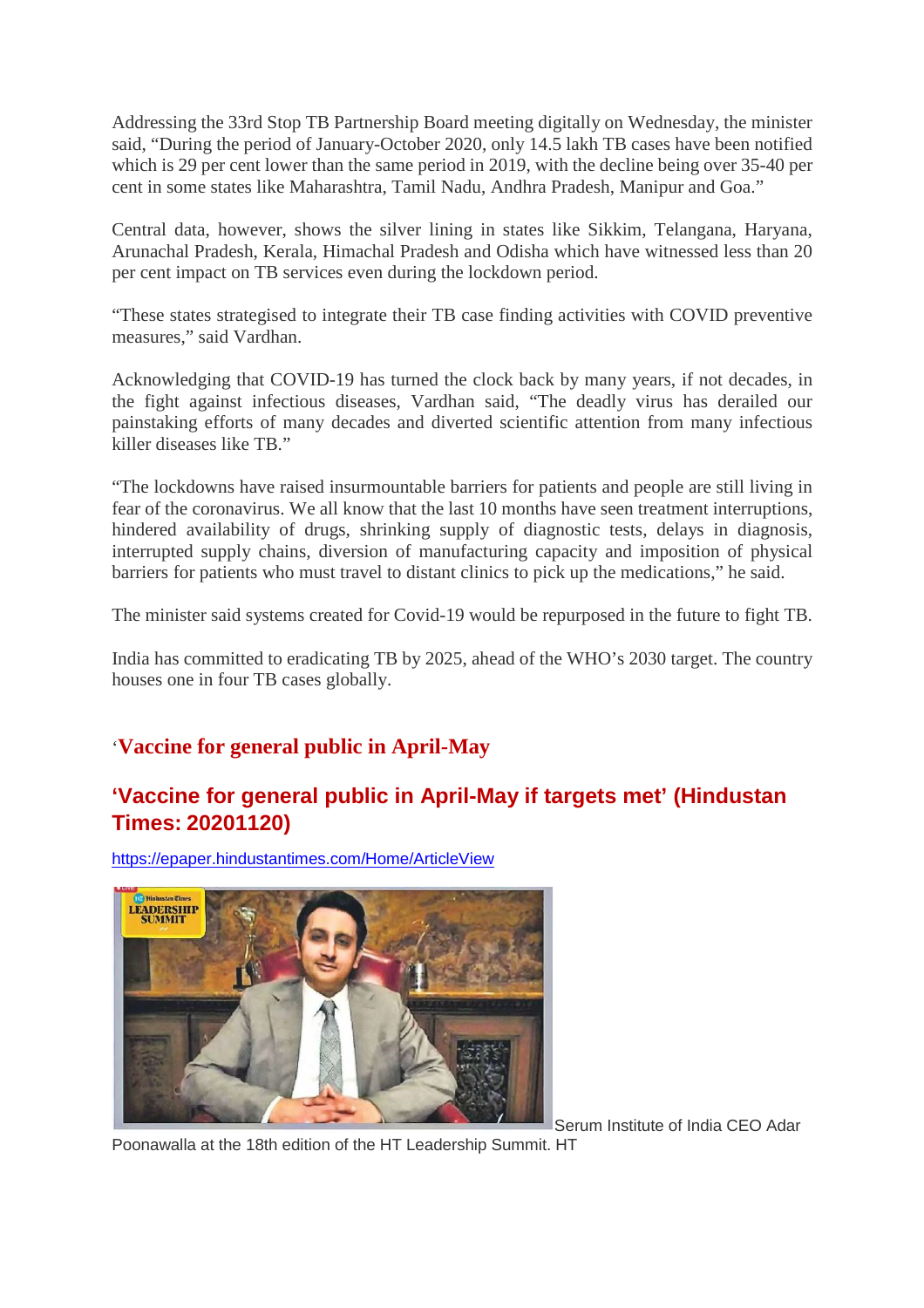

The Oxford-AstraZeneca vaccine for the coronavirus disease could become available for the general public by April-May next year and is likely to cost around ₹500-600 for a dose, Serum Institute of India CEO Adar Poonawalla said on Thursday, adding that he expects the muchawaited efficacy results (from an ongoing UK trial of the vaccine) to be reported in the coming three-four weeks.

These efficacy results will pave the way for the companies to seek an emergency use licence – the government approval that will ultimately allow the first batch of shots to be given to people. This will likely be for health workers and vulnerable people by as early as January or February, said Poonawalla, while speaking over video at the 18th Hindustan Times Leadership Summit.

"The Oxford-AstraZeneca vaccine is proving to work very well, even in the elderly which was a concern early on. It elicits a good T-cell response and a good antibody response as well," said Poonawalla. "In about 2-3 weeks, we are told that the efficacy results of the vaccine will be in and the trial will be unblinded."

The vaccine is India's best hope for an early access to a Covid-19 shot since it is among the earliest front-runners in clinical trials, has largely turned out to be safe, can be stored and distributed with relative ease and, most crucially, is being manufactured by SII, an Indian company, which has committed to reserving half of the doses for the country.

But, Poonawalla warned, vaccinating all of India will be mammoth challenge and the process is unlikely to be completed till 2024. His remarks come on a day when Union health minister Harsh Vardhan said the government was in a position to "confidently tells Indians that in a couple of months, we should be able to deliver a vaccine to the people of India".

Since November 9, there has been a flurry of good news regarding coronavirus vaccines with two American pharma companies, Pfizer (with Germany partner BioNTech) and Moderna, announcing that their candidates have shown a better-than-expected 95% efficacy. India,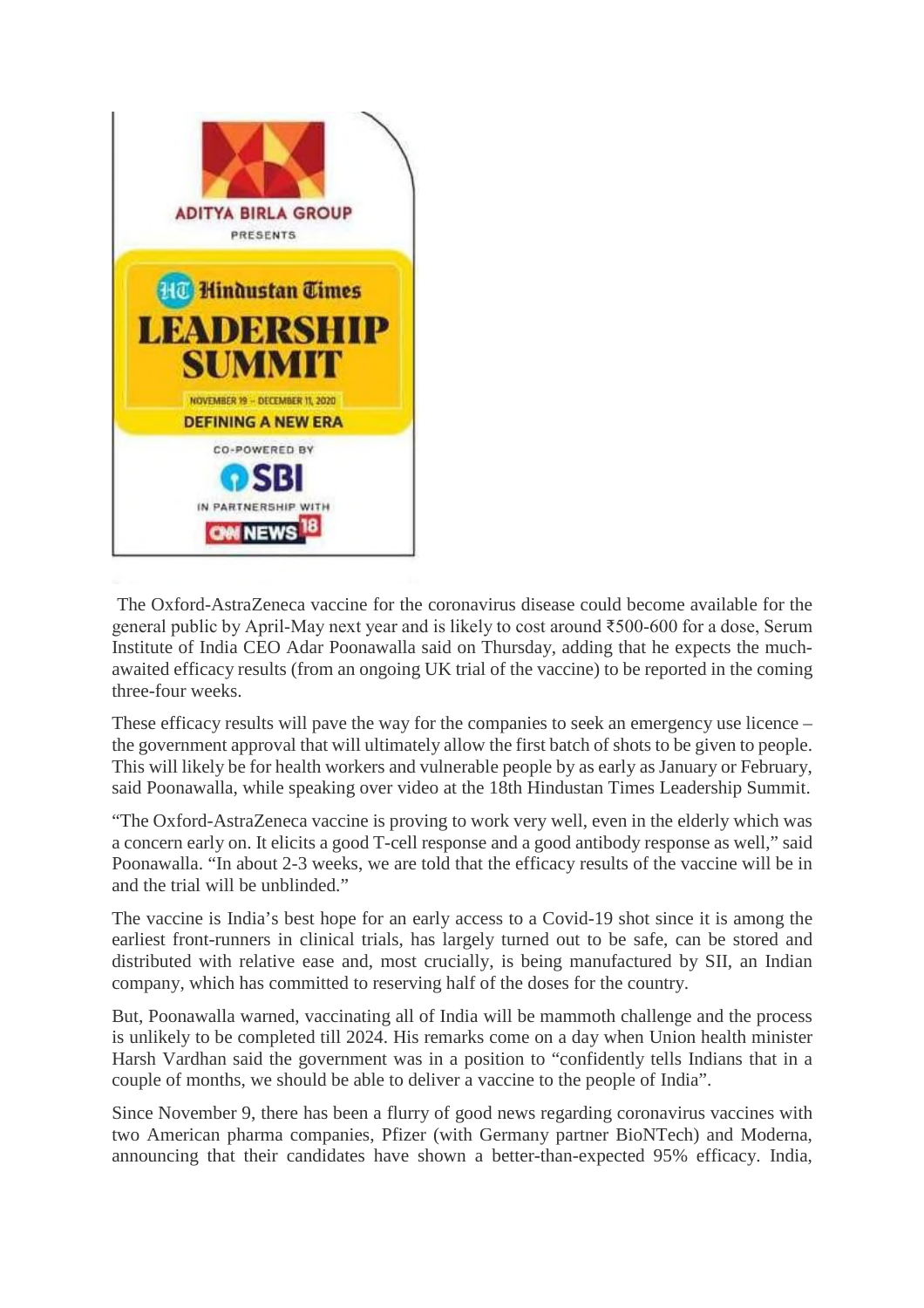however, does not yet have a deal with either of these companies, whose products are expected to be costlier and harder to store.

"As soon as the UK authorities and European authorities approve it for emergency use, we will apply for permission in India," Poonawalla said while referring to the Oxford-AstraZeneca candidate. The initial permission, he added, "would be for health care workers and vulnerable population like the elderly since that is how emergency use licensing works. For general public, it will take another 3-4 months".

The vaccine candidate is one of five in clinical trials in India. SII, founded in 1966 and now the world's largest vaccine maker by volume, has a licence from Oxford-AstraZeneca to produce a billion doses for low and middle income countries including India, with 400 million doses committed by the end of the year.

Earlier, while speaking at the opening session of the Leadership Summit, Dr Ashish Jha, the dean of Brown University School of Public Health, and Dr Randeep Guleria, the director of All India Institute of Medical Sciences (AIIMS), said the recent developments on the vaccine front were better than expected and the challenge will now be to vaccinate the billions of people around the world.

Poonawalla said SII is producing around 50 million doses a month at present, with a doubling in capacity expected by February. Talks with the Indian government for procurement are underway, he said, while adding: "They want 300 million doses by July. We are gearing up to offer that sort of volume to India and have few hundred million for Covax."

Covax is a World Health Organization-led non-profit arrangement that aims to fund and procure Covid-19 vaccines for low and middle income countries.

In all, SII is producing or plans to produce five coronavirus vaccines. In addition to the Oxford-AstraZeneca candidate, the others are from Novavax and Codagenix, besides two that SII is developing.

"Next year, the first launch will likely be the Oxford-AstraZeneca candidate after which every four-five months, we plan to launch a vaccine. We will probably launch one every quarter with the one from Codagenix being the last," Poonawalla said.

On a question by an attendee at the virtual summit, Poonawalla said India has adequate logistics infrastructure for vaccine delivery. "We already have the cold chain infrastructure that we use for the universal immunisation programme. Private players and my team will also help in extending cold chain infrastructure," he said.

Supply chain logistics has largely been seen as a challenge, particularly since the Pfizer-BioNTech shot requires temperatures of -70 to -80 degrees Celsius.

The pharma entrepreneur also spoke on pricing, saying India's volume requirements are likely to allow it to procure shots at a much cheaper rate than other countries.

"The vaccine will probably end up costing around \$5-6 but in India, it will likely be around \$3- 4 because there are large volumes. The general public will probably have to pay around ₹500- 600. This will be far cheaper than some of the cheapest vaccines we make," he said.

He also spoke about the prices for global vaccines stabilising over time.

"Indian vaccine prices will probably be half of what we are seeing in the West. Ultimately, the prices of most coronavirus vaccines will likely come down," he said, while adding that he expects prices to stabilise in "six months to a year".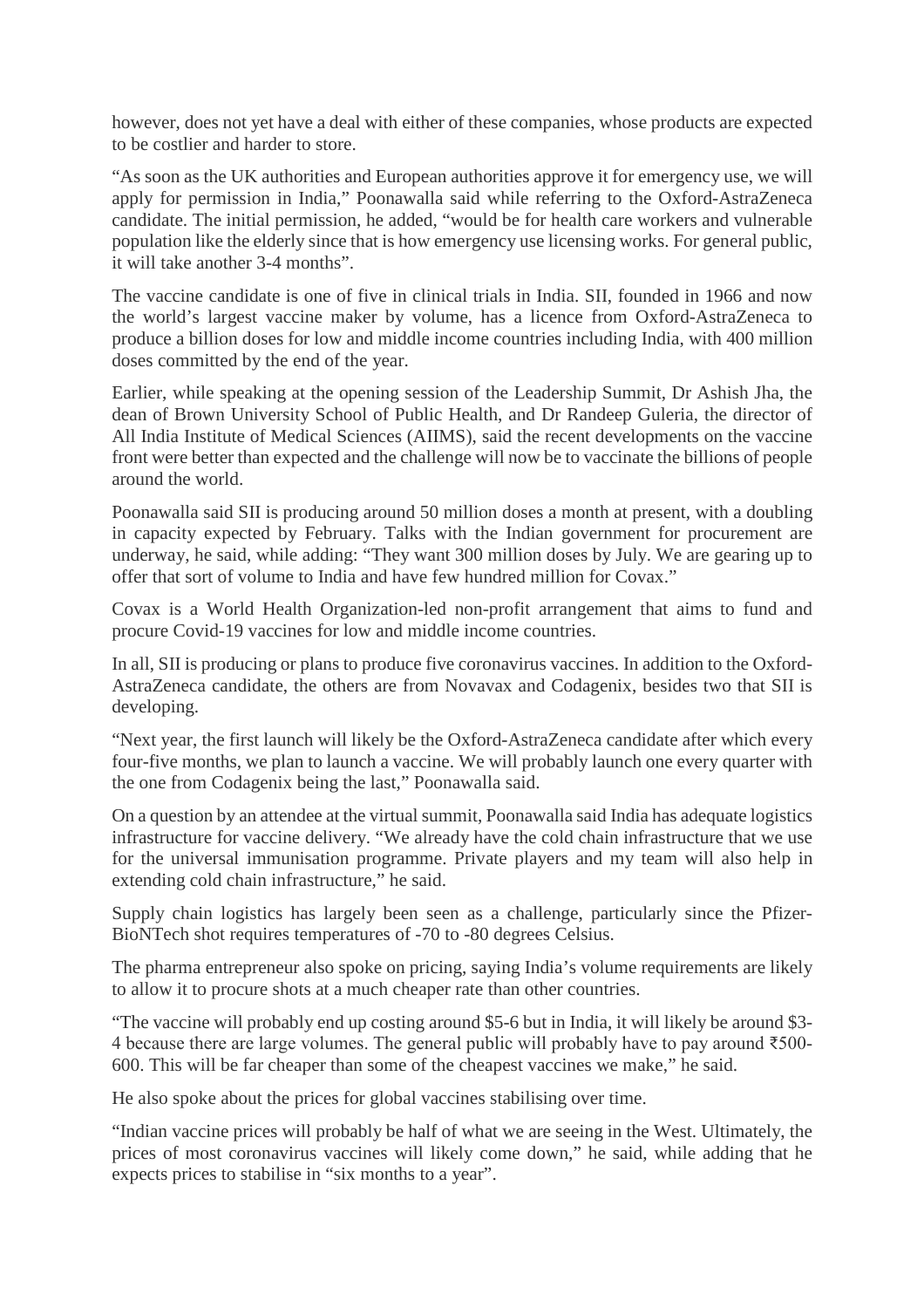"Initially, there might not be an option for countries to procure expensive vaccines but once production picks up from different places, prices will come down," he said.

#### **Fresh Cases (The Asian Age: 20201120)**

http://onlineepaper.asianage.com/articledetailpage.aspx?id=15233618

# 7,546 fresh cases, 98 deaths in Delhi

**AGE CORRESPONDENT** NEW DELHI, NOV. 19

Delhi recorded as many as 7,546 fresh coronavirus cases on Thursday. With this, the tally of Covid-19 cases has reached over 5.10 lakh, while the death toll mounted to 8,041. Ninety-eight fatalities have been recorded in the last 24 hours, according to the latest bulletin issued by the health department. According to the health bulletin, 62,437 Covid-19 tests were conducted in the last 24 hours. The case tally stands at 5,10,630, including 4,59,368 patients who have either been discharged or have

migrated or recovered. The number of active cases is 43,221.

Meanwhile, chief minister Arvind Kejriwal on Thursday visited DDU Hospital and said his government is working on a "war-footing" to expand the number of ICU beds in various hospitals. He said the doctors have agreed to expand the ICU beds count at the facility from existing 50 to 100. "I had a meeting with the doctors and medical<br>superintendent of the DDU Hospital. Currently, 50 beds are earmarked in ICU for COVID patients, which they have agreed to double soon," he said.

#### **Silent hypoxia**

**Three reasons why coronavirus can cause silent hypoxia (New Kerala: 20201120)**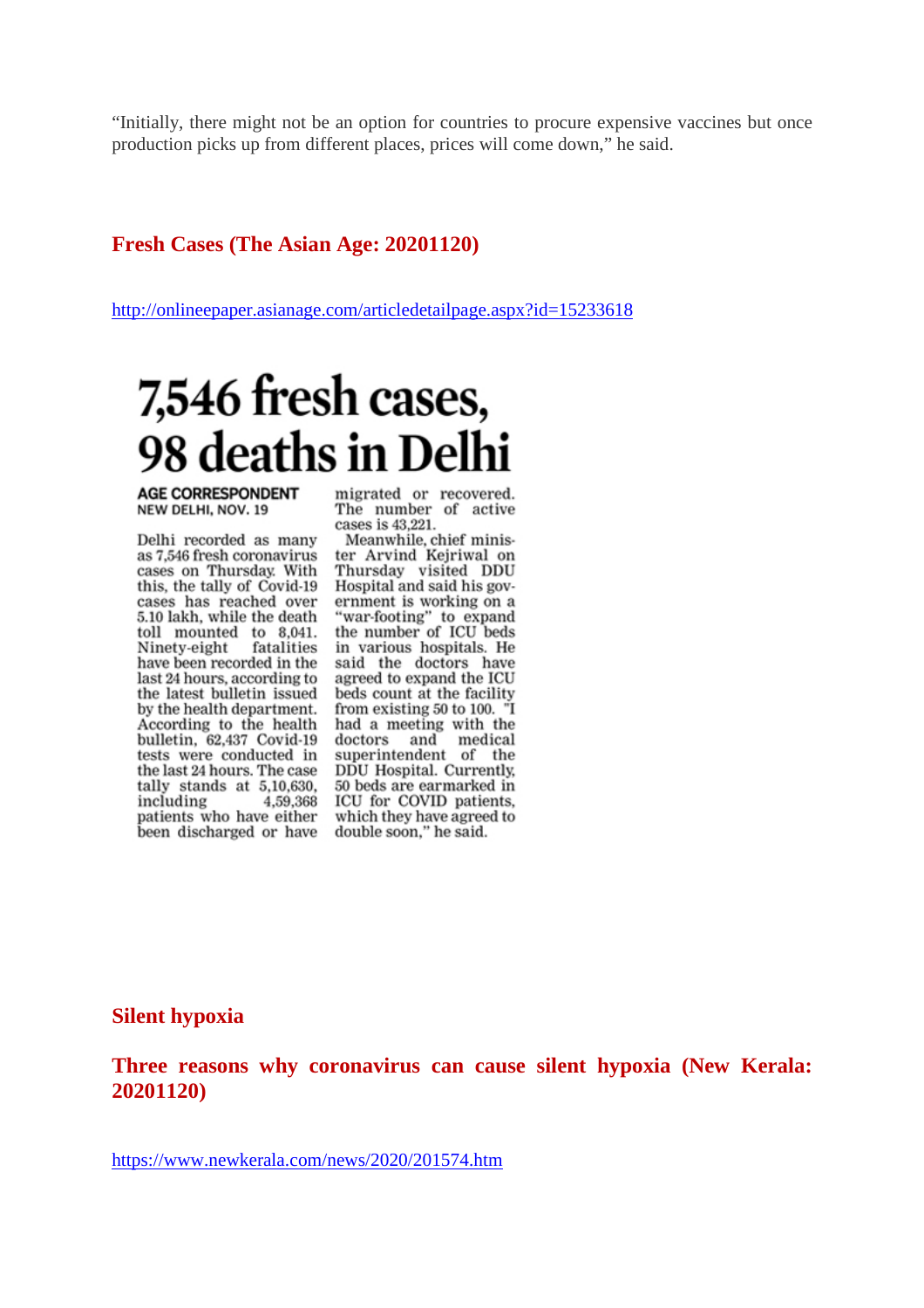November 20: Boston University biomedical engineers and collaborators from the University of Vermont have begun to crack one of the most life-threatening mysteries behind the relationship between silent hypoxia and coronavirus following different scenarios.

According to Science Daily, researchers are still unaware of the fact that tells the reason behind why the lungs of a COVID patient stop providing oxygen to the bloodstream. All the findings would be done with the help of computer models and comparisons with real patient data.

Silent hypoxia is a condition when oxygen levels in the body are abnormally low, which can cause major damage to the vital organs of the body if gone undetected for a long period of time.

Despite experiencing dangerously low levels of oxygen, many people infected with severe cases of COVID-19 sometimes show no symptoms of shortness of breath or difficulty breathing. Hypoxia's ability to quietly inflict damage is why it's been coined "silent."

According to the research, coronavirus is believed to first damage the lungs restraining them to function properly. Those tissues then lose oxygen, causing silent hypoxia. But exactly how that effect occurs is under the table till now. "We didn't know [how this] was physiologically possible," says Bela Suki, one of the authors of the study, when many of the patients showed almost no signs of abnormalities when they were undertaken for a lung scan.

The results of the research, attained after a deep study with the help of a computer model is been published in Nature Communications which unveils the study by the lead author of the new study Jacob Herrmann. It states, "Silent hypoxia is likely caused by a combination of biological mechanisms that may occur simultaneously in the lungs of COVID-19 patients."

The good thing that researchers revealed is the ability of the lungs to constrict the blood vessels in absence of sufficient oxygen caused by an infection which then forces blood to flow through lung tissue crammed with oxygen, throughout the body.

According to Herrmann, "Preliminary clinical data have suggested that the lungs of some COVID-19 patients had lost the ability to restrict blood flow to already damaged tissue, and in contrast, were potentially opening up those blood vessels even more, which is hard to measure on a CT scan."

The second scenario observed by the researchers with the help of a computer model found that silent Hypnoxia can provoke when the lining of blood vessels are inflamed from the COVIDinfection

The last step was to find if COVID-19 interferes with the normal ratio of air-to-blood flow, vital for lungs to function normally. The researchers found that the mismatched air-to-blood flow ratio is a common symptom in many respiratory illnesses, like asthma and this mismatch doesn't appear injured or abnormal on lung scans.

In all, the researchers concluded that a combination of all three factors can contribute to abnormal oxygen in some COVID-19 patients, and to attain perfection in making choices about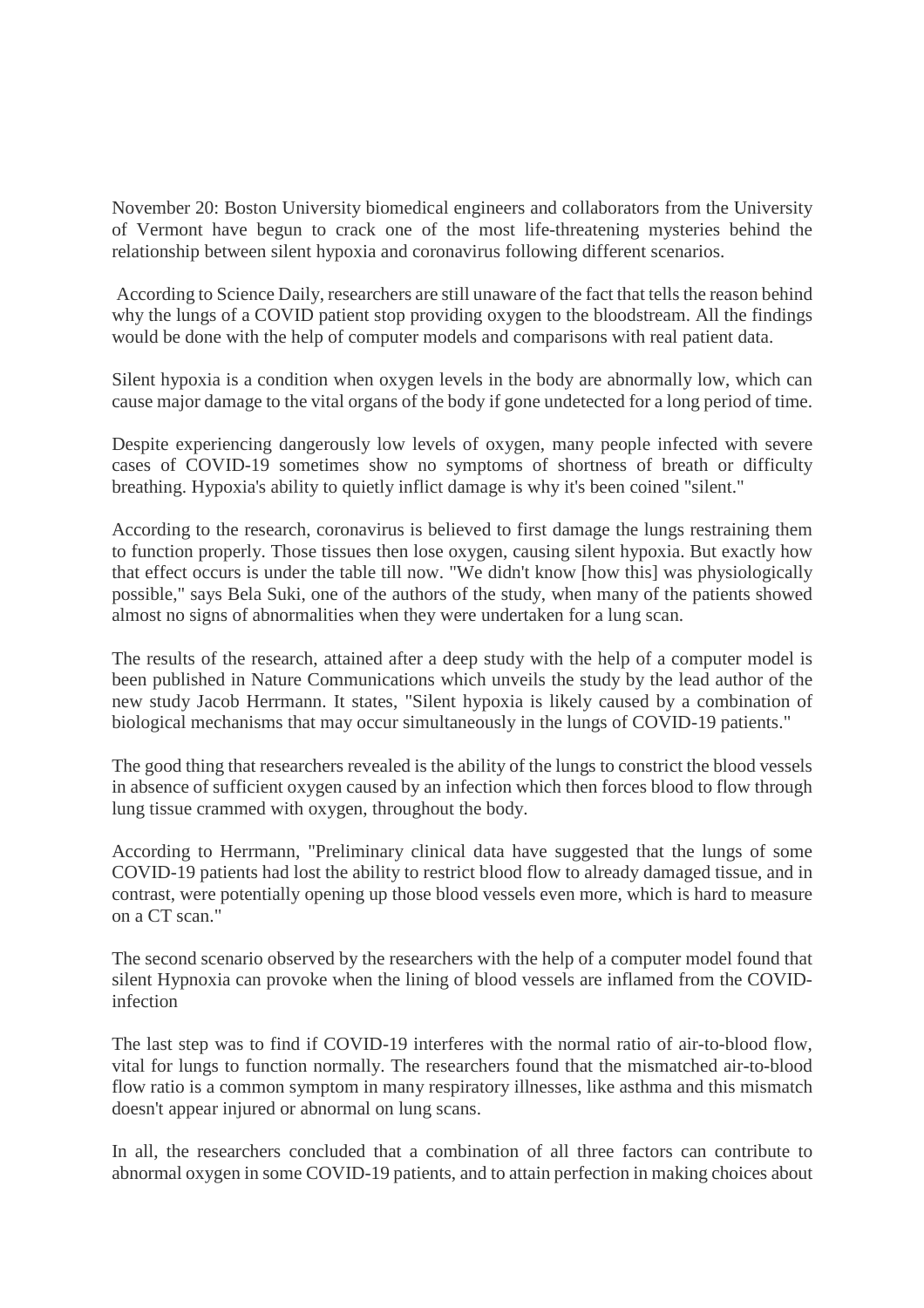treating patients, the clinical are suggested using measures like ventilation and supplemental oxygen.

According to the report provided by Science Daily, a number of interventions are currently being studied to have a more informed study about the combinations varying from patient to patient. One of them is a low-tech intervention called prone positioning that flips patients over onto their stomachs, allowing for the back part of the lungs to pull in more oxygen and evening out the mismatched air-to-blood ratio.

#### **BP drug**

#### **BP drug may ease recovery in alcoholics with withdrawal symptoms (New Kerala: 20201120)**

#### https://www.newkerala.com/news/2020/201290.htm

Researchers, including one of Indian-origin, have revealed that drug once used to treat high blood pressure (BP) can help alcoholics with withdrawal symptoms reduce or eliminate their drinking.

In the study, published in the American Journal of Psychiatry, the research team gave the drug prazosin or a placebo to 100 people entering outpatient treatment after being diagnosed with alcohol use disorder.

All of the patients had experienced varying degrees of withdrawal symptoms prior to entering treatment.

"There has been no treatment readily available for people who experience severe withdrawal symptoms and these are the people at highest risk of relapse and are most likely to end up in hospital emergency rooms," said study author Rajita Sinha from Yale University in the US.

According to the researchers, participants with more severe symptoms -- including shakes, heightened cravings and anxiety, and difficulty sleeping -- who received prazosin significantly reduced the number of heavy drinking episodes and days they drank compared to those who received a placebo.

The drug had little effect on those with few or no withdrawal symptoms.

Prazosin was originally developed to treat high blood pressure and is still used to treat prostate problems in men, among other conditions.

Previous studies conducted at Yale have shown that the drug works on stress centres in the brain and helps to improve working memory and curb anxiety and craving.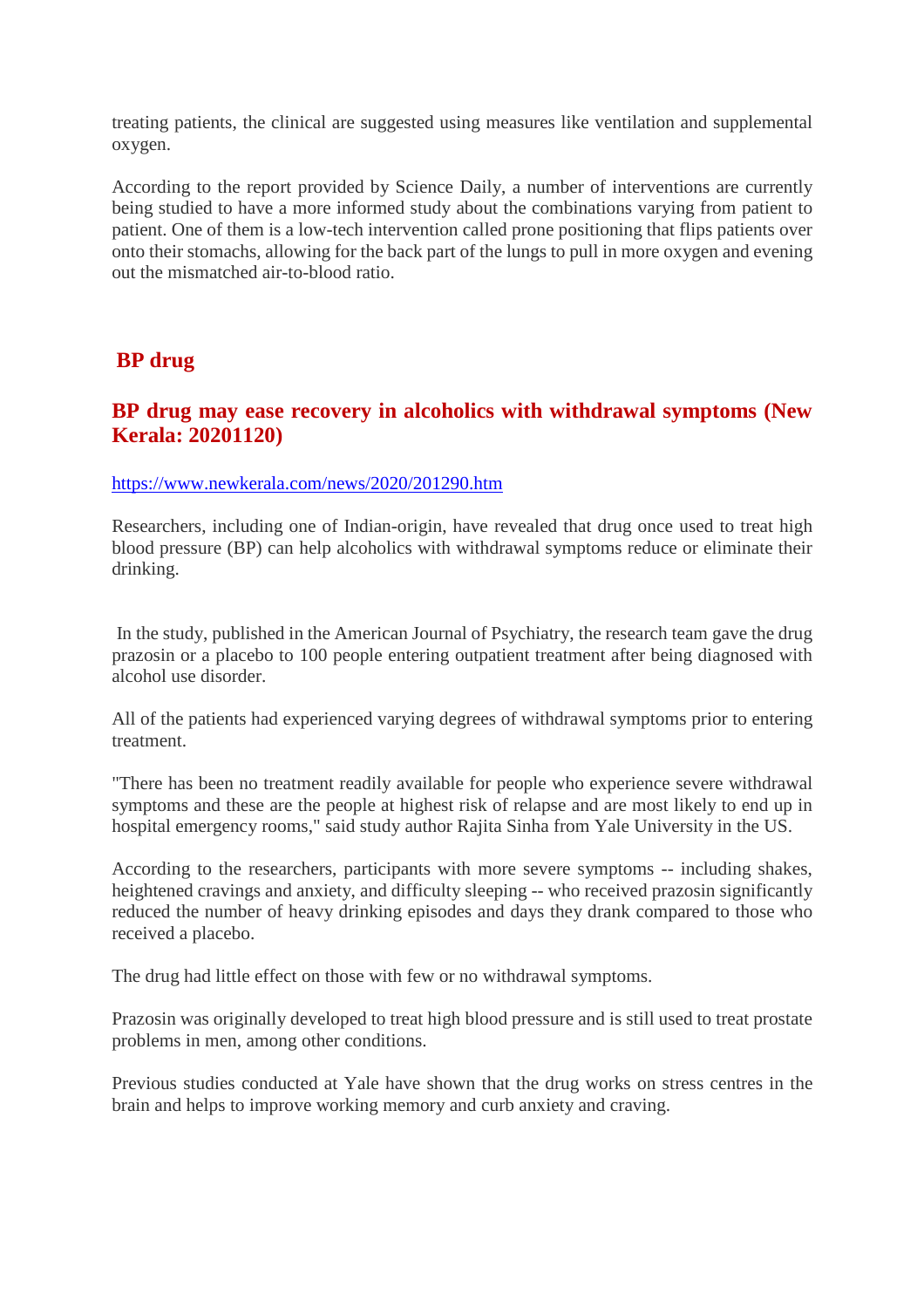Sinha's lab has shown that stress centres of the brain are severely disrupted early in recovery, especially for those with withdrawal symptoms and high cravings, but that the disruption decreases the longer the person maintains sobriety.

Prazosin could help bridge that gap by moderating cravings and withdrawal symptoms earlier in recovery and increasing the chances that patients refrain from drinking, she said.

One drawback is that in its current form prazosin needs to be administered three times daily to be effective, Sinha noted.

#### **Heart disease**

#### **Cellular pathway of genetic heart disease similar to neurodegenerative disease (New Kerala: 20201120)**

#### https://www.newkerala.com/news/2020/201153.htm

A recent research on a genetic heart disease has uncovered a new and unexpected mechanism for heart failure.

This landmark discovery found a correlation between the clumping of RNA-binding proteins long linked to neurodegenerative disease and the aggregates of protein found in the heart tissue of patients with RBM20 dilated cardiomyopathy.

Dilated cardiomyopathy is a disease of the heart muscle that makes it harder for the heart to pump blood to the rest of the body. A decade ago, Timothy Olson, M.D., a pediatric cardiologist at Mayo Clinic, traced the disease to a genetic mutation in a gene called RBM20.

Unlike most heart disease, this form of cardiomyopathy can affect patients as early as young adulthood, and they are at particularly high risk for sudden cardiac death.

For the past decade, heart failure in RBM20 cardiomyopathy was attributed to abnormalities in the splicing of genes for proteins that help the heart contract.

However, the new discovery finds another way that mutant RBM20 damages heart muscle cells through accumulation of pathological ribonucleoprotein granules, affecting everything in the cells and leading to a new form of disease.

"It's important to realize that there are kids and young adults that have heart failure because of this exact mutation," said Tim Nelson, M.D., Ph.D., director of Mayo Clinic's Todd and Karen Wanek Family Program for Hypoplastic Left Heart Syndrome and lead author of the study.

"We have taken these findings back into the lab and developed cell cultures to test new therapeutics. The future of this research is focused on moving discoveries out of the lab and into clinical trials to make new therapies available to our patients. This research is a very important catalytic step to do that," added Nelsom.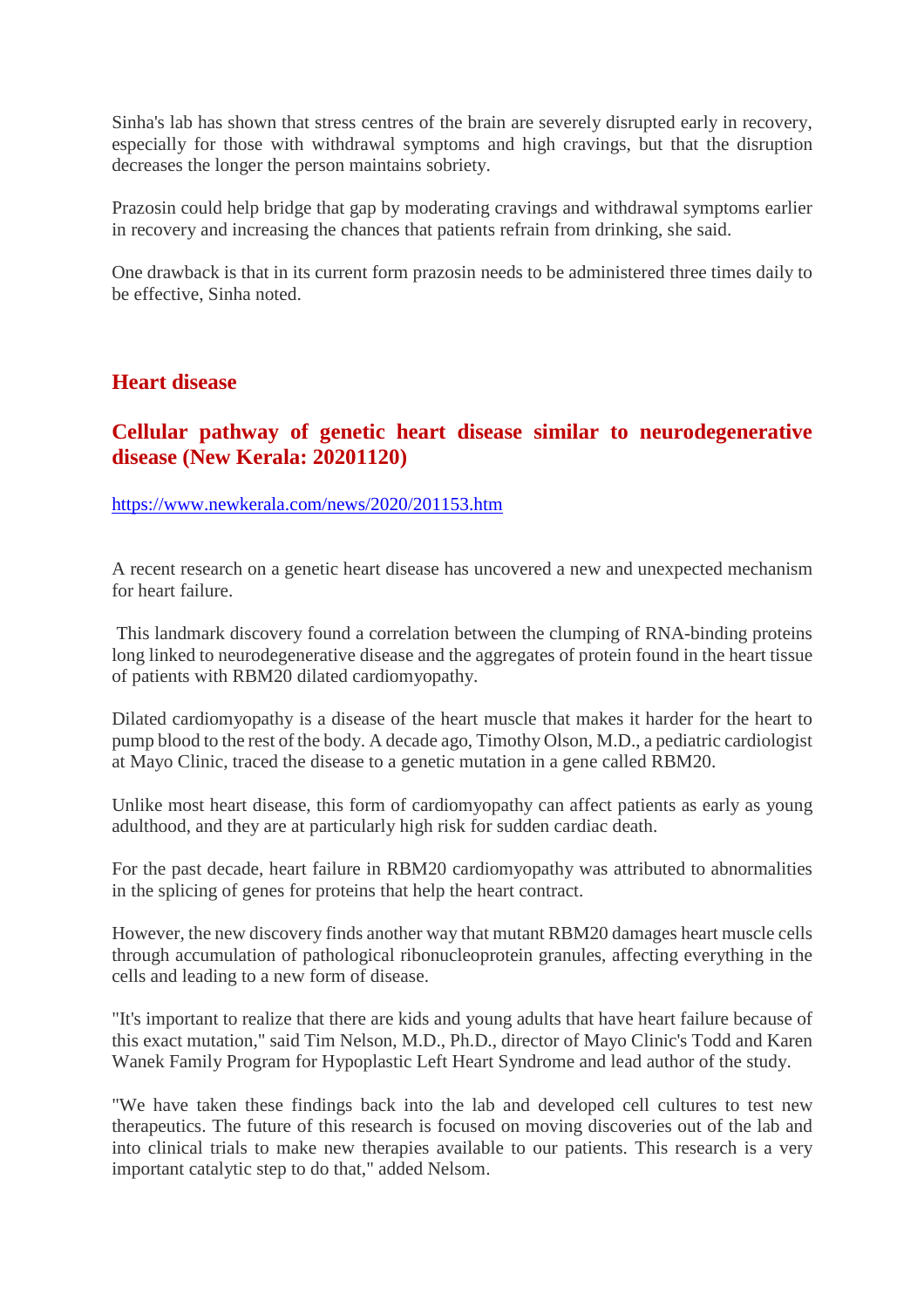Through gene editing technology, Dr. Nelson's team produced the first large animal model displaying all the typical clinical signs and symptoms of human heart failure a pig born with the human gene for RBM20 dilated cardiomyopathy.

This model allowed them to study development of the heart disease in the animal in a matter of months. It takes 20 years or more for the disease to progress in humans.

A simple staining test performed on the pig heart tissue samples discovered clumps full of RNA-binding protein. Archived tissue samples from Dr. Olson's RBM20 dilated cardiomyopathy human patient tissue confirmed this discovery.

They were likewise flooded with the same protein granules. This supports a new concept that beyond splicing caused by the gene mutation, RBM20 is an RNA-binding protein granule disease similar to diseases like Lou Gehrig's disease, or amyotrophic lateral sclerosis, and Alzheimer's disease.

"To my knowledge, this overload of protein granules in cells has only previously been seen in the brain or spinal cord, and some very rare skeletal muscle diseases. Now we have found it in the heart, a large organ that is much more accessible to study than spinal neurons or brain tissue," said Jay Schneider, M.D., Ph.D., a Mayo Clinic cardiologist and first author of the study.

"Most importantly, we can study and develop therapies to prevent the buildup of these toxic granules at the beginning of life instead of waiting 50 years or more for degenerative disease to appear clinically. This is a huge advantage that should accelerate drug discovery in ribonucleoprotein granule degenerative diseases of the heart and nervous system," Schneider added.

#### **Insomnia**

#### **Query on insomnia surged amid Covid lockdown: Study (New Kerala: 20201120)**

https://www.newkerala.com/news/2020/201016.htm

Researchers have found a significant increase in the number of online search queries for 'insomnia' when governments around the world implemented stay-at-home orders in response to the Covid-19 pandemic outbreak.

The results, published in the Journal of Clinical Sleep Medicine, there were 2.77 million Google searches for insomnia in the US for the first five months of 2020, an increase of 58 per cent compared with the same period from the previous three years.

While searches for insomnia trended downward from January through March 2020, consistent with prior years, they surged upward in April and May 2020.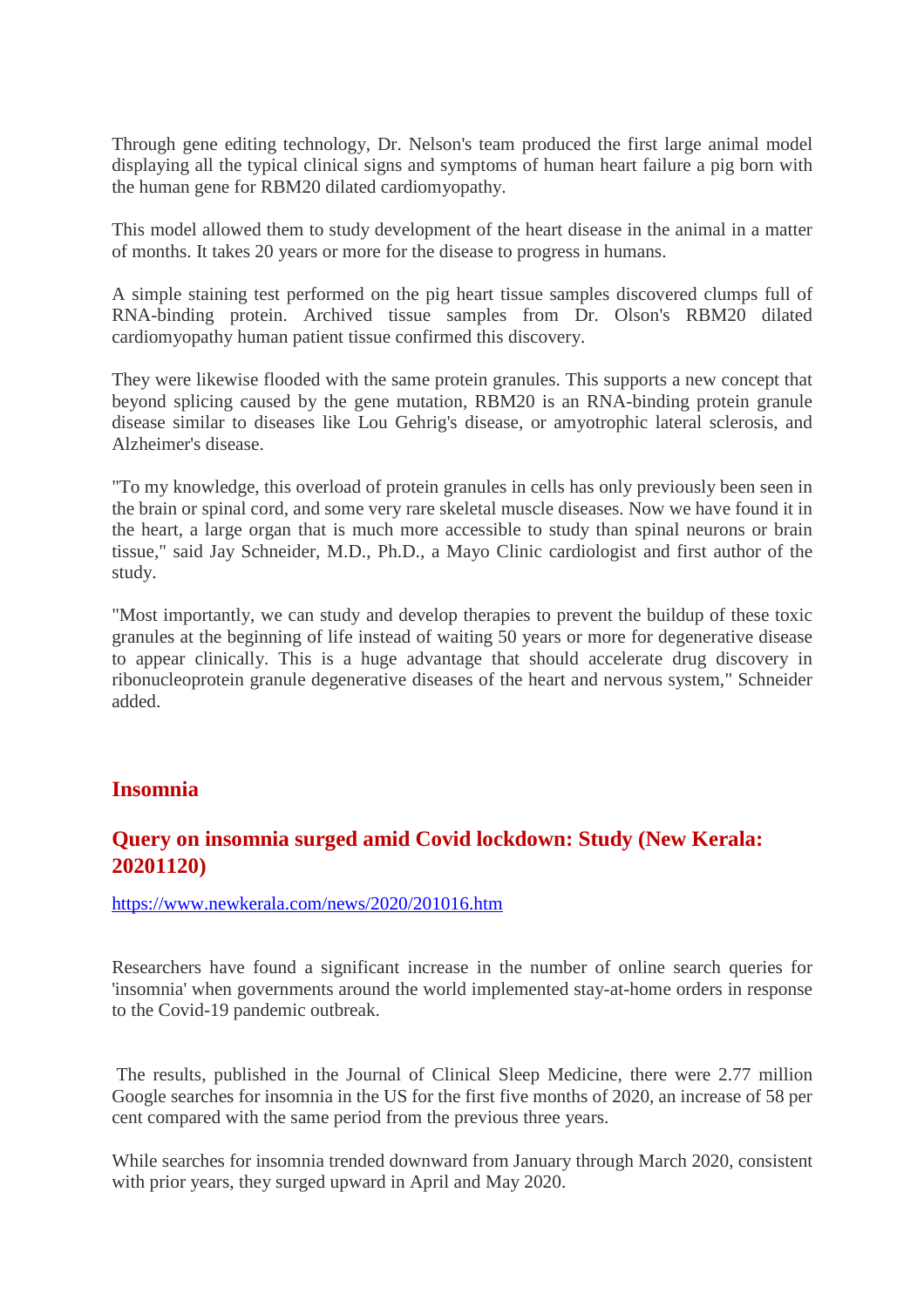This increase also was associated with the cumulative number of Covid-19-related deaths in the spring.

"I think it's safe to say, based on our findings as well as those from survey studies showing an increased level of insomnia symptoms in certain populations, that a lot of people were having trouble sleeping during the first months of the pandemic," said lead author Kirsi-Marja Zitting from the Brigham and Women's Hospital in the US.

Insomnia involves difficulty falling asleep or staying asleep, or regularly waking up earlier than desired, despite allowing enough time in bed for sleep.

The researchers analysed Google search data in the US and worldwide between January 1, 2004, and May 31, 2020.

Consistent with prior years, searches for insomnia in 2020 occurred most frequently during typical sleeping hours between midnight and 5 a.m., peaking around 3 a.m.

"This is the prime time for sleeping, so all these people were awake and probably wondering why they couldn't sleep," said Zitting.

Due to concern about the potential long-term impact of the pandemic on sleep quality, the researcher said that she plans to continue tracking searches for insomnia.

"While acute insomnia, typically triggered by stress or a traumatic event, will often go away on its own, I am worried that the longer this pandemic drags on, the greater the number of people who go on to develop chronic insomnia," Zitting said.

"And unlike acute insomnia, chronic insomnia can be difficult to treat," she added.

#### **Coronavirus Vaccine (Hindustan: 20201120)**

https://epaper.livehindustan.com/imageview 463489 53219156 4 1 20-11-2020\_3\_i\_1\_sf.html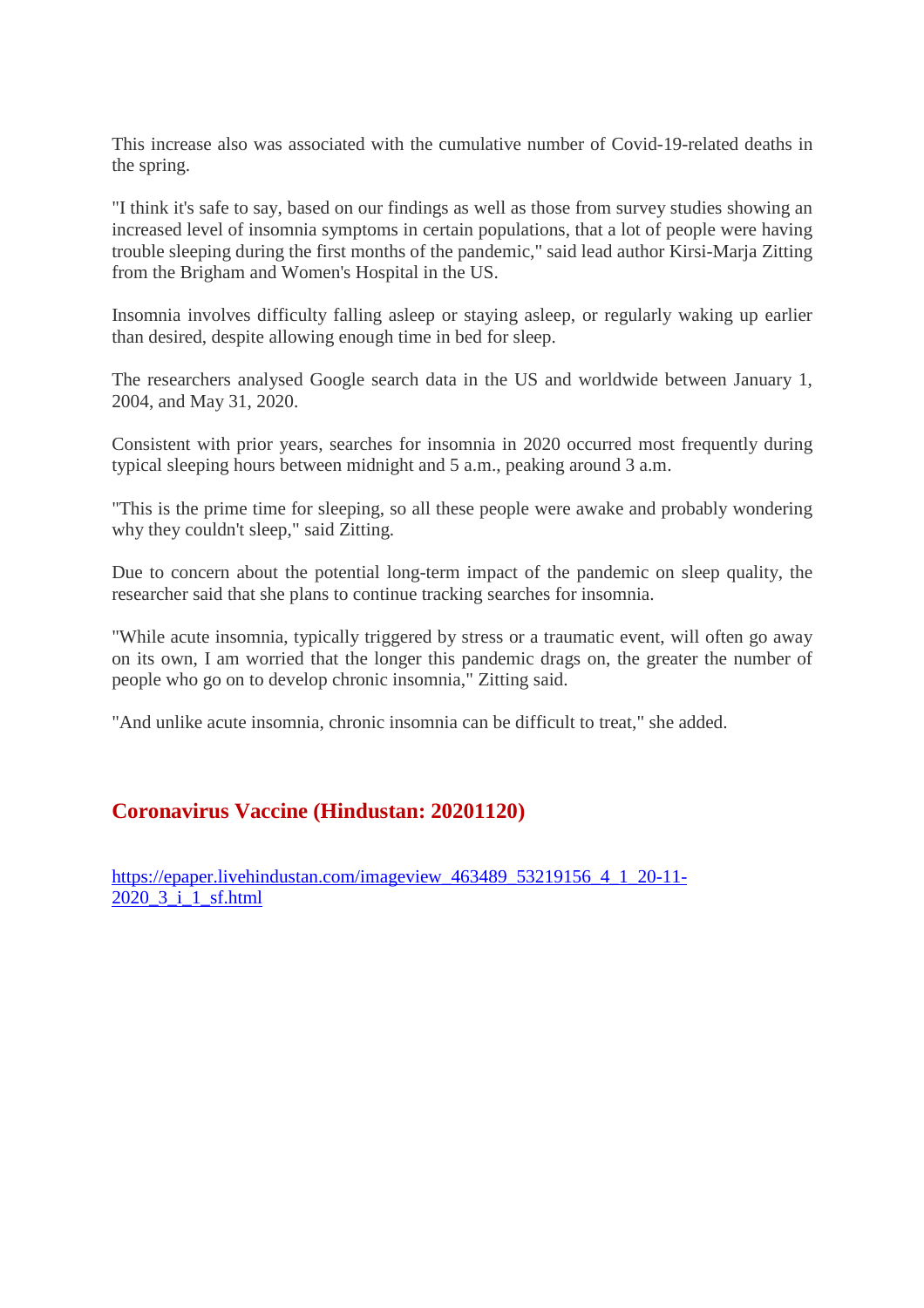# उम्मीदः सीरम इंस्टीट्यूट के सीईओ ने लोगों को दिया भरोसा मारत में चार माह के मीतर टीका मिलेगा



#### नई दिल्ली | विशेष संवाददाता

सीरम इंस्टीट्यूट के मुख्य कार्यकारी अधिकारी (सीईओ) अदार पूनावाला ने गुरुवार को कहा कि देश में अगले तीन-चार महीनों में कोरोना का टीका आम लोगों के लिए उपलब्ध हो जाएगा। लेकिन टीका सबको पहुंचने में चार साल और लगेंगे।

पांच चीजें जरूरी: 'हिन्दुस्तान टाइम्स लीडरशिप समिट' में उन्होंने कहा कि यह सिर्फ टीके के तैयार हो जाने का मामला नहीं है। इसके लिए पांच चीजें-बजट, टीका, रखरखाव, बुनियादीइंफ्रास्ट्रक्चर तथा टीका लगाने में लोगों की दिलचस्पी जरूरी है। इसलिए परे देश में टीकाकरण 2024 तक ही हो पाएगा।

अनुमति मांगेंगे: सीरम इंस्टीट्यूट ऑक्सफोर्ड यूनिवसिटी व एस्ट्राजेनेका द्वारा विकसित टीके का देश में परीक्षण कर रहा है। पूनावाला ने कहा, ब्रिटेन में टीके को मंजूरी मिलने के बाद ड्रग कंटोलर से आपातकालीन इस्तेमाल की

**।** किफायती होगी एस्टाजेनेका वैक्सीन ।

से 8<sup>0</sup> पर एस्ट्राजेनेका टीके का भंडारण संभव

डिग्री तक अन्य वैक्सीन के लिए चाहिए तापमान, एस्ट्राजेनेका बेहतर विकल्प

गुना सस्ता होगा एस्टाजेनेका का टीका फाइजर और मॉडर्ना की वैक्सीन से

05

रुपये के करीब रहेगी कीमत

डेढ़ से दो माह में नतीजे

दो–तीन सप्ताह में बिटेन में इसकी प्रभावकारिता के नतीजे आएंगे। भारत के नतीजे डेढ–दो महीने में आएंगे।

### चिंताः प्रतिरोधक क्षमता हमेशा के लिए नहीं

ब्राउन यनिवर्सिटी स्कल ऑफ पब्लिक हेल्थ के डीन डॉ आशीष के झा ने बताया कि कोरोना से इम्युनिटी हमेशा के लिए नहीं हो सकती है । लेकिन यह कम से कम ८–९ महीने तक रहती है । दोबारा संक्रमण हो सकता है. लेकिन यह बेहद सामान्य है।

#### बच्चों के लिए नहीं: यह टीका 18

वर्ष से अधिक उम्र के लोगों के लिए ही है। बच्चों के लिए इंतजार करना पड़ेगा। कोरोना का प्रभाव बच्चों में कम है। ▶नए युग के निहितार्थ पेज 09



जिन्हें टीका दिया गया उनमें बुखार, सिरदर्द और कमजोरी जैसी शिकायतें मिली हैं। यह पैरासिटामोल से ही ठीक हो जाती हैं । यह टीका परी तरह सुरक्षित है ।-अदार पुनावाला, सीरम इंस्टीटयूट के सीईओ

## चुनौती : रखरखाव आसान नहीं

एम्स के निदेशक डॉक्टर रणदीप गुलेरिया ने कहा कि टीके को कम तापमान रखना और ग्रामीण डलाकों तक पहुंचाना बड़ी चुनौती है। वायरस का फैलाव रोकने के लिए महीनों तक टीकाकरण का कार्यक्रम चलेगा ।

अनुमति मांगेंगे। अनुमति मिलने पर स्वास्थ्य कार्यकर्ताओं तथा बजुर्गों के लिए टीका उपलब्ध करा दिया जाएगा। इसके तीन-चारमहीने के बाद यह आम लोगों के लिए उपलब्ध हो सकेगा।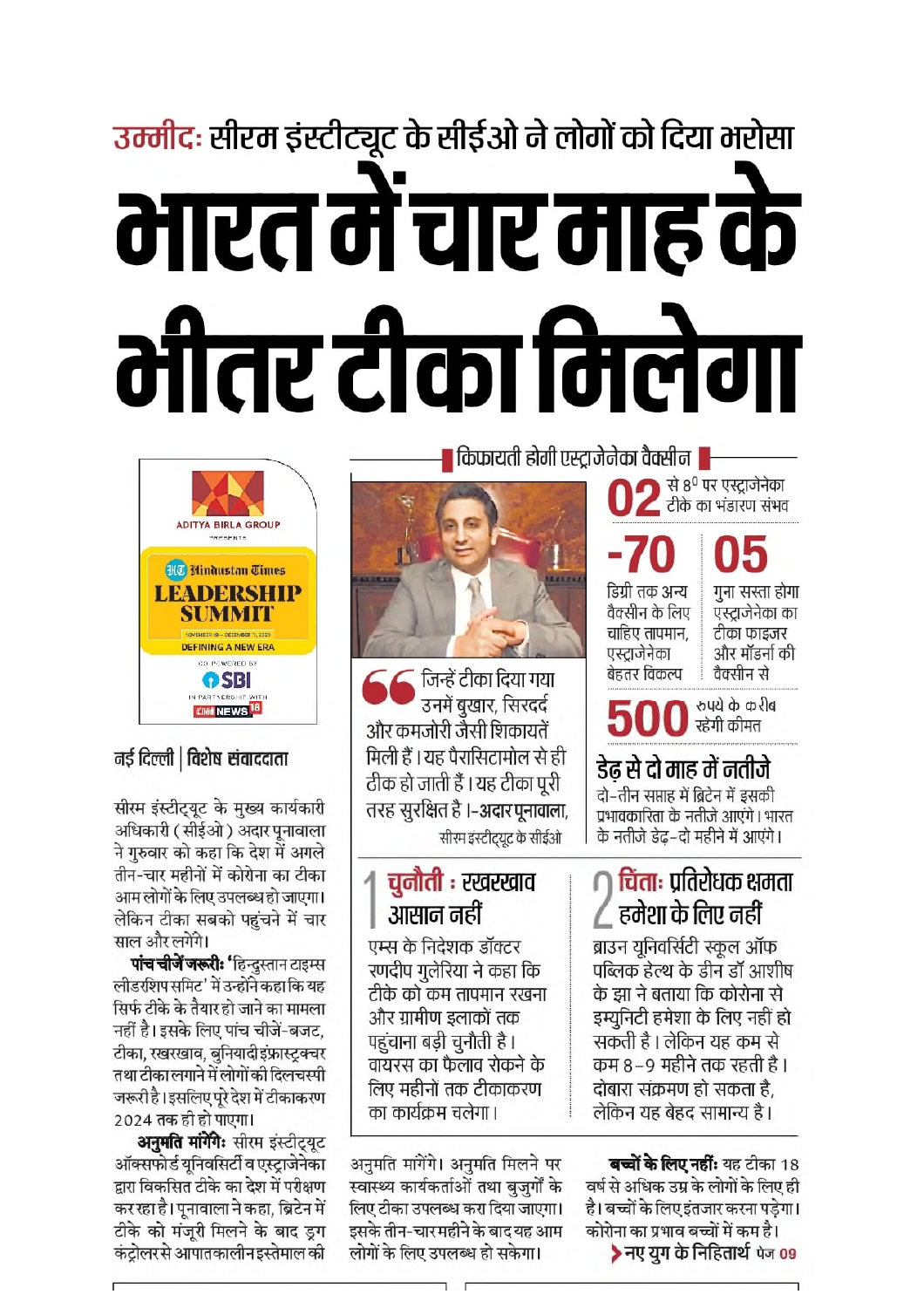### **Surgery (Hindustan: 20201120)**

https://epaper.livehindustan.com/imageview\_463490\_53211246\_4\_1\_20-11-2020\_4\_i\_1\_sf.html